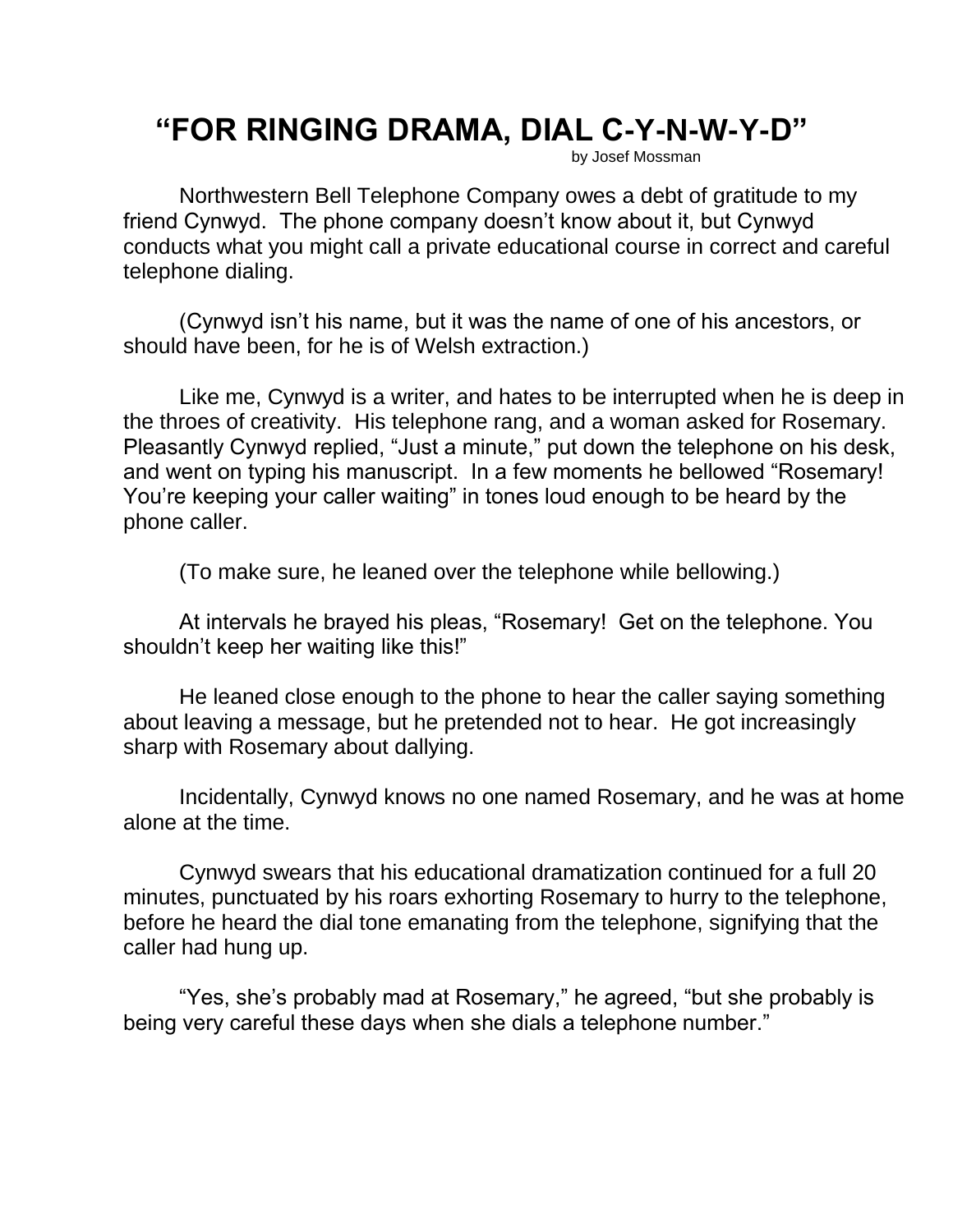It was on a Sunday morning about 8 o'clock when Cynwyd received a telephone call for Paula. Ever courteous, Cynwyd replied, "Just hold the wire," and put down the telephone. His next step was to invent a Paula.

After a few minutes he leaned close to the telephone and hissed, "You get on that telephone" and a little later, "No, I won't tell her that. You tell her yourself."

Paula's friend didn't wait as long as Rosemary's friend did, Cynwyd reported, but she probably dialed the number correctly the next time, he says. Unless, that is, she decided never to speak to Paula again.

Cynwyd is so pleased and happy – and, to tell the truth, smug – about his educational program that I suspect, every time his telephone rings, he hopes the caller has dialed the wrong number.

Cynwyd's corrective crusade reminds me of a man I knew in the East some years ago. He was Bill Smith, a bachelor living alone. He was frequently annoyed by calls from solicitors asking to speak to Mrs. Smith or to the Lady of the House.

One day a nice voice on the telephone asked to speak to Mrs. Smith.

"Yes, indeed, I'll call her," Bill said politely. "May I ask who's calling?"

"This is Miss Frisbie," said the caller, and Bill recognized the sweetly unctuous tones of the telephone solicitor.

"She'll be right here," said Bill.

After a reasonable time Bill went back to the telephone and said, "She's on her way. Just hold on," and then helpfully he added, "She has to come up three flights of stairs."

Miss Frisbie started to protest, but Bill in his kindly way reassured her, "No, no trouble. She'll be here in a jiffy."

A little later he returned to the telephone. "Now you hjust hang on," he said. "It's taking her a little time. She's on crutches, you know."